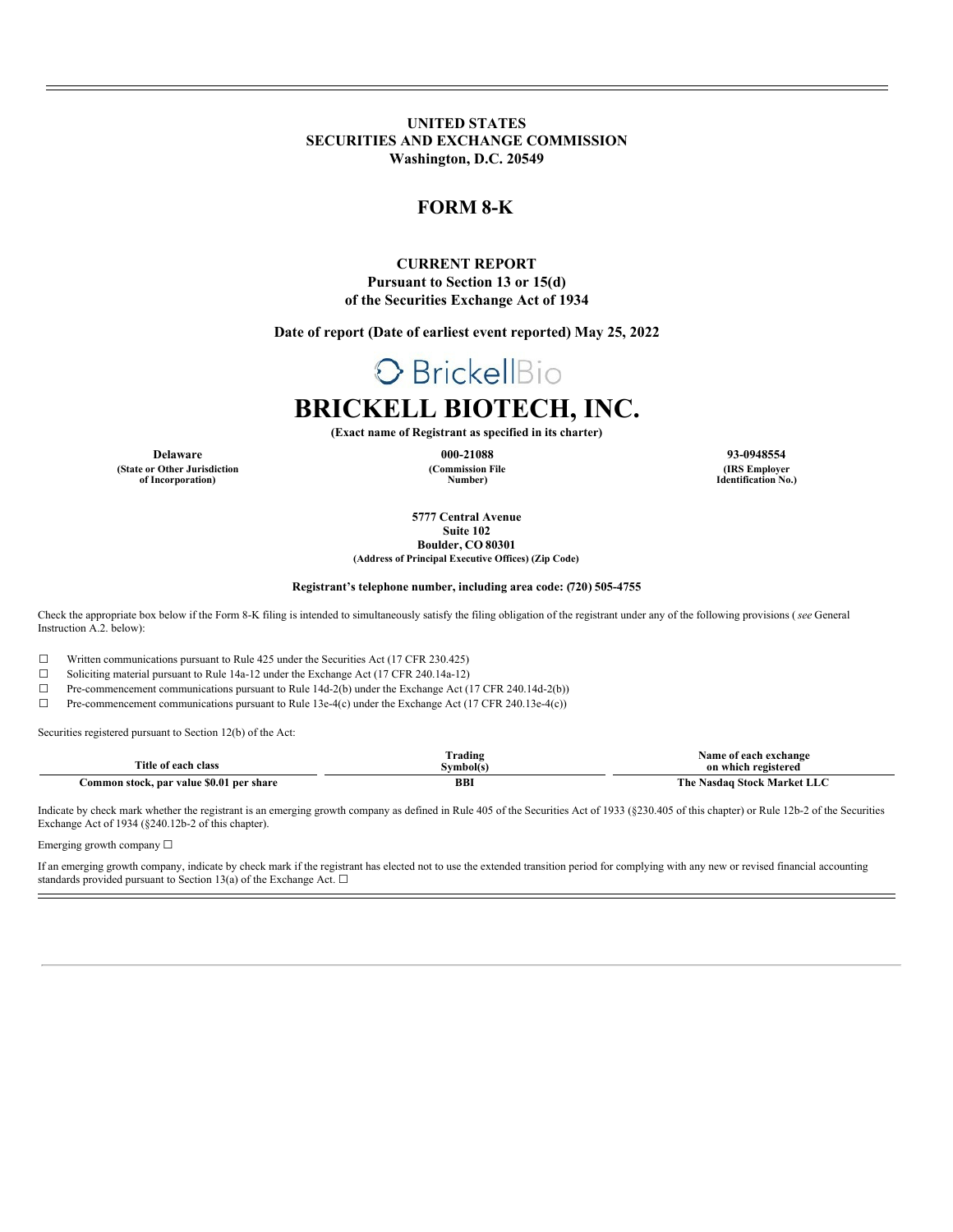#### **Item 1.01. Entry Into a Material Definitive Agreement**

On May 25, 2022, Brickell Biotech, Inc. (the "Company") entered into a Subscription and Investment Representation Agreement (the "Subscription Agreement") with a single accredited investor (the "Purchaser"), pursuant to which the Company agreed to issue and sell one (1) share of the Company's Series A Preferred Stock, par value \$0.01 per share (the "Preferred Stock"), to the Purchaser for \$10 in cash. The sale closed on May 25, 2022. Additional information regarding the rights, preferences, privileges and restrictions applicable to the Preferred Stock is set forth under Item 5.03 of this Current Report on Form 8-K and is incorporated herein by reference.

The Subscription Agreement contains customary representations and warranties and certain indemnification rights and obligations of the parties.

The foregoing summary of the Subscription Agreement does not purport to be complete and is subject to, and qualified in its entirety by, such document, which is filed as Exhibit 10.1 to this Current Report on Form 8-K and is incorporated herein by reference.

#### **Item 3.02 Unregistered Sales of Equity Securities**

The disclosure required by this Item is included in Item 1.01 of this Current Report on Form 8-K and is incorporated herein by reference. Based in part upon the representations of the Purchaser in the Subscription Agreement, the offering and sale of the Preferred Stock was exempt from registration under Section 4(a)(2) of the Securities Act of 1933, as amended.

#### **Item 3.03 Material Modifications to Rights of Security Holders**

The disclosure required by this Item is included in Item 5.03 of this Current Report on Form 8-K and is incorporated herein by reference.

#### **Item 5.03 Amendments to Articles of Incorporation or Bylaws; Change in Fiscal Year**

On May 25, 2022, the Company filed a certificate of designation (the "Certificate of Designation") with the Secretary of State of Delaware, effective as of the time of filing, designating the rights, preferences, privileges and restrictions of the share of Preferred Stock. The Certificate of Designation provides that the share of Preferred Stock will have 80,000,000 votes and will vote together with the outstanding shares of the Company's common stock as a single class exclusively with respect to any proposal to amend the Company's Restated Certificate of Incorporation to effect a reverse stock split of the Company's common stock. The Preferred Stock will be voted, without action by the holder, on any such proposal in the same proportion as shares of common stock are voted. The Preferred Stock otherwise has no voting rights except as otherwise required by the General Corporation Law of the State of Delaware.

The Preferred Stock is not convertible into, or exchangeable for, shares of any other class or series of stock or other securities of the Company. The Preferred Stock has no rights with respect to any distribution of assets of the Company, including upon a liquidation, bankruptcy, reorganization, merger, acquisition, sale, dissolution or winding up of the Company, whether voluntarily or involuntarily. The holder of the Preferred Stock will not be entitled to receive dividends of any kind.

The outstanding share of Preferred Stock shall be redeemed in whole, but not in part, at any time (i) if such redemption is ordered by the Board of Directors in its sole discretion or (ii) automatically upon the effectiveness of the amendment to the Certificate of Incorporation implementing a reverse stock split. Upon such redemption, the holder of the Preferred Stock will receive consideration of \$10 in cash.

The foregoing summary of the Certificate of Designation does not purport to be complete and is subject to, and qualified in its entirety by, such document, which is filed as Exhibit 3.1 to this Current Report on Form 8-K and is incorporated herein by reference.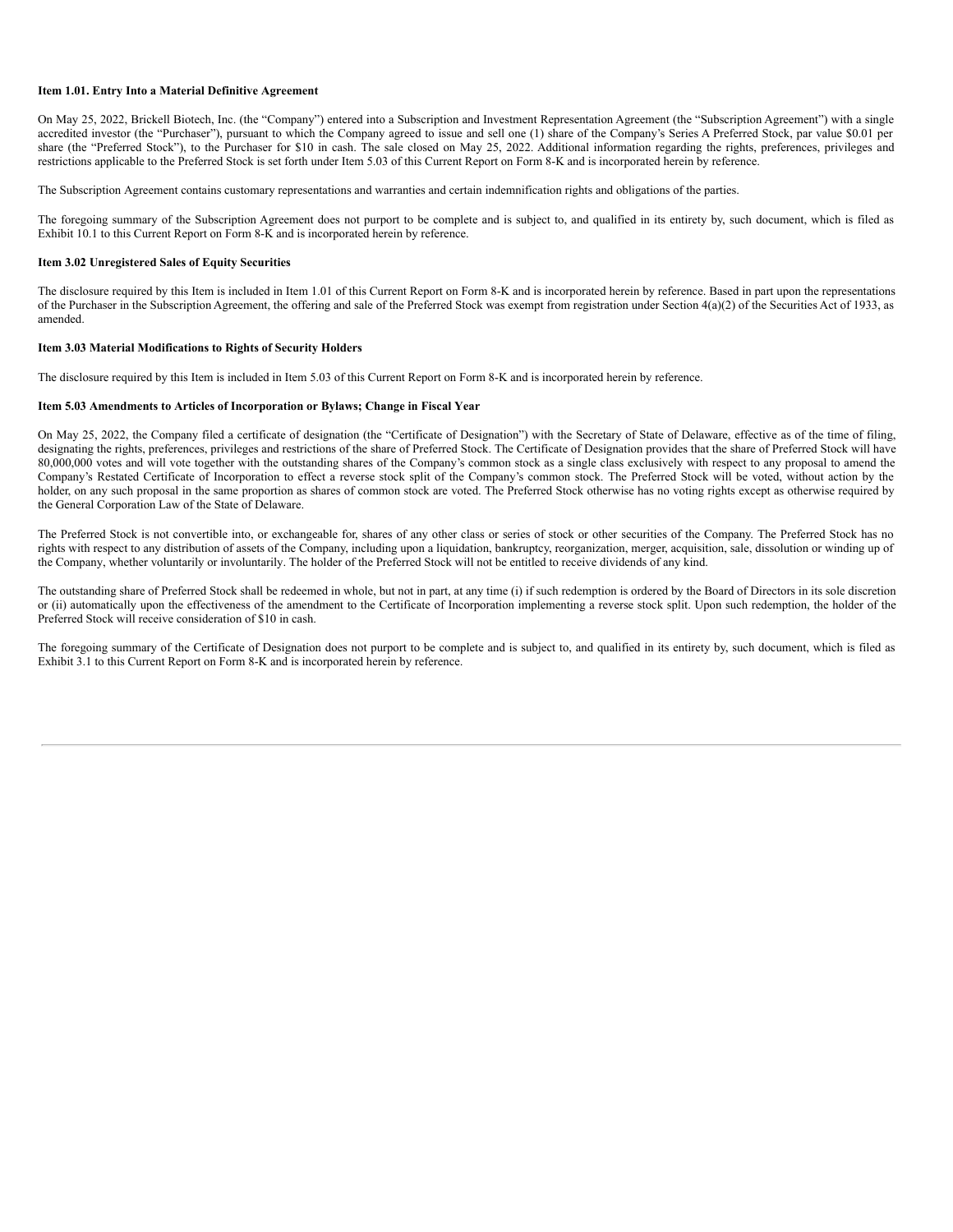#### **Item 9.01. Financial Statements and Exhibits**

(d) Exhibits.

- 3.1 Certificate of [Designation](#page-5-0) of Series A Preferred Stock, dated May[25](#page-5-0), [2022](#page-5-0)
- 10.1 Subscription and Investment [Representation](#page-9-0) Agreement, dated May 25, 2022, by and between Brickell Biotech, Inc. and the purchaser signatory thereto
- 104 Cover Page Interactive Data File (embedded within the Inline XBRL document)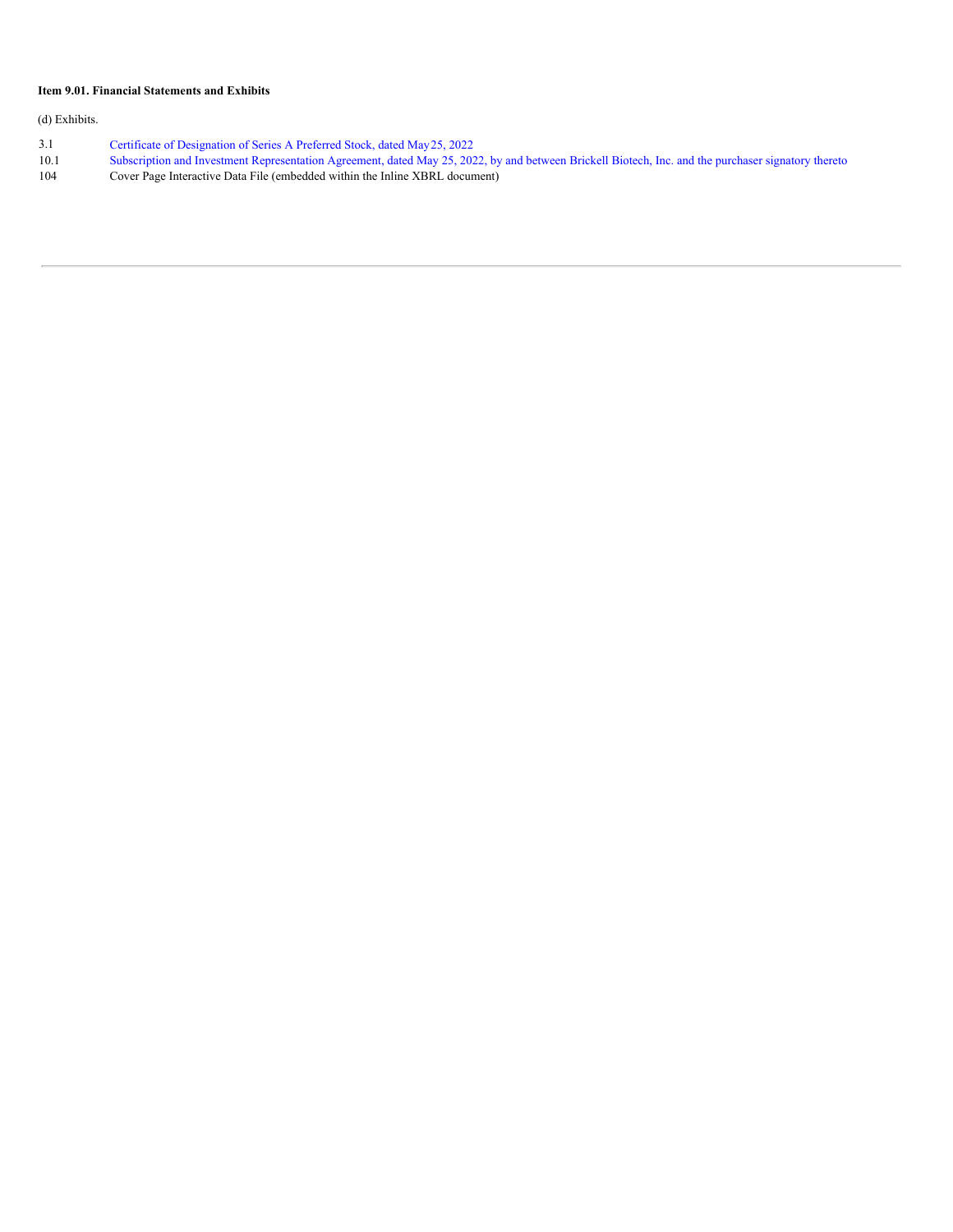#### **SIGNATURES**

Pursuant to the requirements of the Securities Exchange Act of 1934, as amended, the registrant has duly caused this report to be signed on its behalf by the undersigned hereunto duly authorized.

#### Date: May 25, 2022 **Brickell Biotech, Inc.**

By: /s/ Robert B. Brown

Name: Robert B. Brown Title: Chief Executive Officer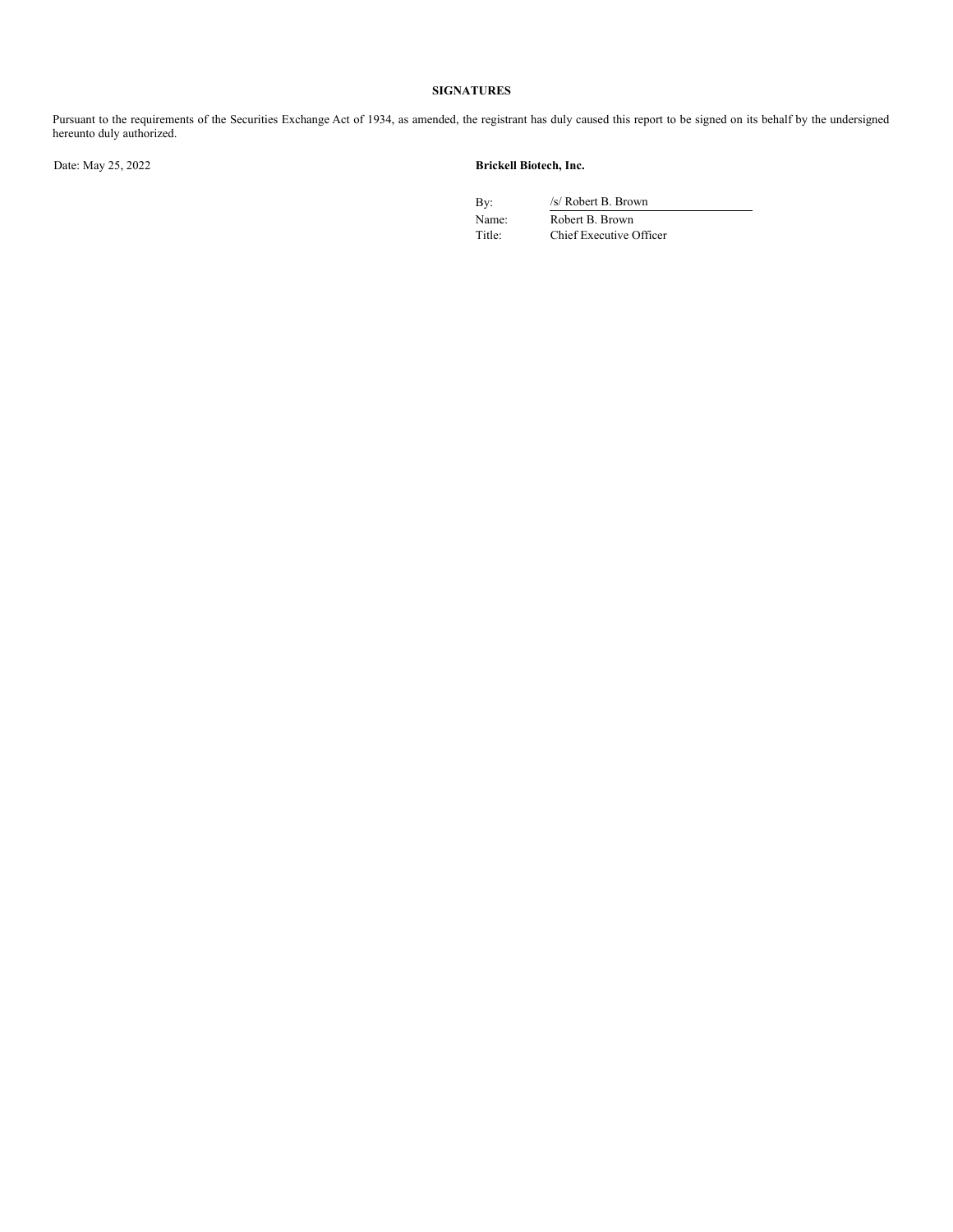#### **BRICKELL BIOTECH, INC.**

### **CERTIFICATE OF DESIGNATION OF SERIES A PREFERRED STOCK**

Pursuant to Section 151 of the General Corporation Law of the State of Delaware

THE UNDERSIGNED DOES HEREBY CERTIFY, on behalf of Brickell Biotech, Inc., a Delaware corporation (the "**Corporation**"), that the following resolution was duly adopted by the board of directors of the Corporation (the "**Boa** of Delaware, as amended (the "DGCL"), via unanimous written consent on May 24, 2022, which resolution provides for the creation of a series of the Corporation's Preferred Stock, par value \$0.01 per share, which is designat

**WHEREAS**, the Restated Certificate of Incorporation of the Corporation (as amended, the "**Certificate of Incorporation**"), provides for a class of capital stock of the Corporation known as Preferred Stock, consisting of 5,000,000 shares, par value \$0.01 per share (the "**Preferred Stock**"), issuable from time to time in one or more series, and further provides that the Board of Directors is expressly authorized to fix the number of shares of any series of Preferred Stock, to determine the designation of any such shares, and to determine the rights (including but not limited to voting rights), preferences, privileges and restrictions granted to or imposed upon any wholly unissued series of Preferred Stock.

**NOW, THEREFORE, BE IT RESOLVED**, that, pursuant to authority conferred upon the Board of Directors by the Certificate of Incorporation, (i) a series of Preferred Stock be, and hereby is, authorized by the Board of Directors, (ii) the Board of Directors hereby authorizes the issuance of one share of Series A Preferred Stock and (iii) the Board of Directors hereby fixes the rights, preferences, privileges and restrictions of such share of Preferred Stock, in addition to any provisions set forth in the Certificate of<br>Incorporation that are applicable to all

#### **TERMS OF PREFERRED STOCK**

1. Designation, Amount and Par Value. The series of Preferred Stock created hereby shall be designated as the Series A Preferred Stock (the "Series A Preferred Stock"). and the number of shares so designated shall be one. The share of Series A Preferred Stock shall have a par value of \$0.01 per share and will be uncertificated and represented in book-entry form.

**2. Dividends.** The holder of Series A Preferred Stock, as such, shall not be entitled to receive dividends of any kind.

**3. Voting Rights.** Except as otherwise provided by the Certificate of Incorporation or required by law, the holder of the share of Series A Preferred Stock shall have the following voting rights:

**3.1** Except as otherwise provided herein, the outstanding share of Series A Preferred Stock shall have 80,000,000 votes. The outstanding share of Series A Preferred Stock shall vote together with the outstanding shares of common stock, par value \$0.01 per share (the "**Common Stock**"), of the Corporation as a single class exclusively with respect to the Reverse Stock Split (as defined below) and shall not be entitled to vote on any other matter except to the extent required under the DGCL. As used herein, the term "**Reverse Stock Split**" means any proposal to adopt an amendment to the Certificate of Incorporation to reclassify the outstanding shares of Common Stock into a smaller number of shares of Common Stock at a ratio specified in or determined in accordance with the terms of such amendment.

3.2 The share of Series A Preferred Stock shall be voted, without action by the holder, on the Reverse Stock Split in the same proportion as shares of Common Stock are voted (excluding any shares of Common Stock that are n other resolution presented to the shareholders of the Corporation).

4. Rank; Liquidation and Other. The Series A Preferred Stock shall have no rights as to any distribution of assets of the Corporation for any reason, including upon a liquidation, bankruptcy, reorganization, merger, acquis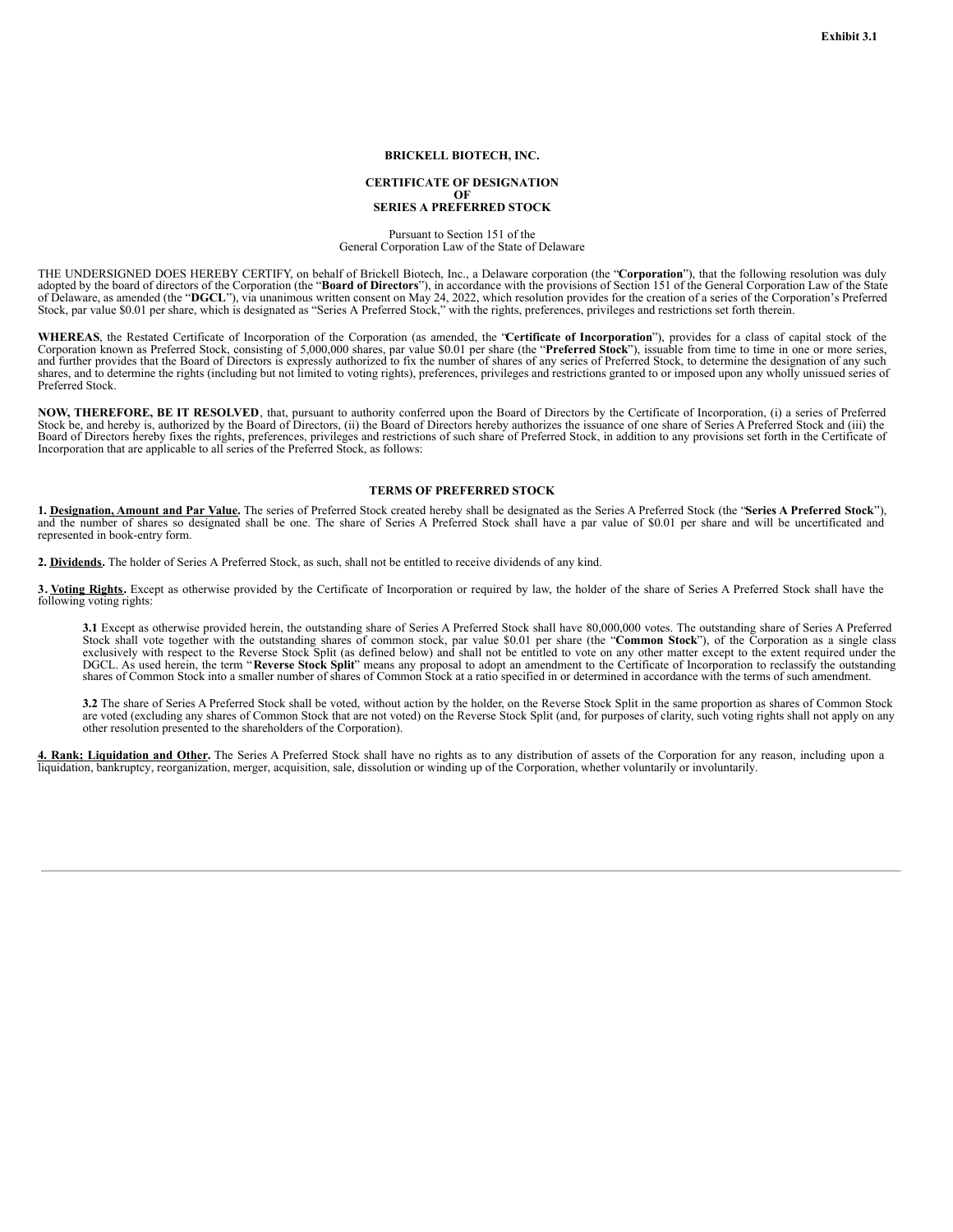<span id="page-5-0"></span>**5. Transfer.** The Series A Preferred Stock may not be Transferred at any time prior to stockholder approval of the Reverse Stock Split without the prior written consent of the Board of Directors. "Transferred" means, directly or indirectly, whether by merger, consolidation, share exchange, division, or otherwise, the sale, transfer, gift, pledge, encumbrance, assignment or other disposition of t understanding (whether or not in writing) to take any of the foregoing actions.

#### **6. Redemption.**

6.1 The outstanding share of Series A Preferred Stock shall be redeemed in whole, but not in part, at any time (i) if such redemption is ordered by the Board of Directors in its sole discretion, automatically and effective the effectiveness of the amendment to the Certificate of Incorporation implementing the Reverse Stock Split (any such redemption pursuant to this Section 5.1, the "Redemption"). As used herein, the "Redemption Time" shall

**6.2** The share of Series A Preferred Stock redeemed in the Redemption pursuant to this Section 5 shall be redeemed in consideration for the right to receive an amount equal to \$10 in cash (the "Redemption Price") for the share of Series A Preferred Stock that is owned of record as of immediately prior to the applicable Redemption<br>Time and redeemed pursuant to the Redemption, payable upo

**6.3** From and after the time at which the share of Series A Preferred Stock is called for Redemption (whether automatically or otherwise) in accordance with Section 5.1, such share of Series A Preferred Stock shall cease to be outstanding, and the only right of the former holder of such share of Series A Preferred Stock, as such, will be to receive the applicable Redemption Price. The shall be automatically retired and restored to the status of an authorized but unissued share of Preferred Stock, upon such Redemption. Notice of a meeting of the Corporation's stockholders for the submission to such stockholders of any proposal to approve the Reverse Stock Split shall constitute notice of the Redemption of<br>shares of Series A Preferred Stock and result in the automa hereof. In connection with the filing of this Certificate of Designation, the Corporation has set apart funds for payment for the Redemption of the share of Series A Preferred Stock and shall continue to keep such funds apart for such payment through the payment of the purchase price for the Redemption of such share.

**7. Severability.** Whenever possible, each provision hereof shall be interpreted in a manner as to be effective and valid under applicable law, but if any provision hereof is held to be prohibited by or invalid under applicable law, then such provision shall be ineffective only to the extent of such prohibition or invalidity, without invalidating or otherwise adversely affecting the remaining provisions hereof.

[Remainder of Page Intentionally Left Blank]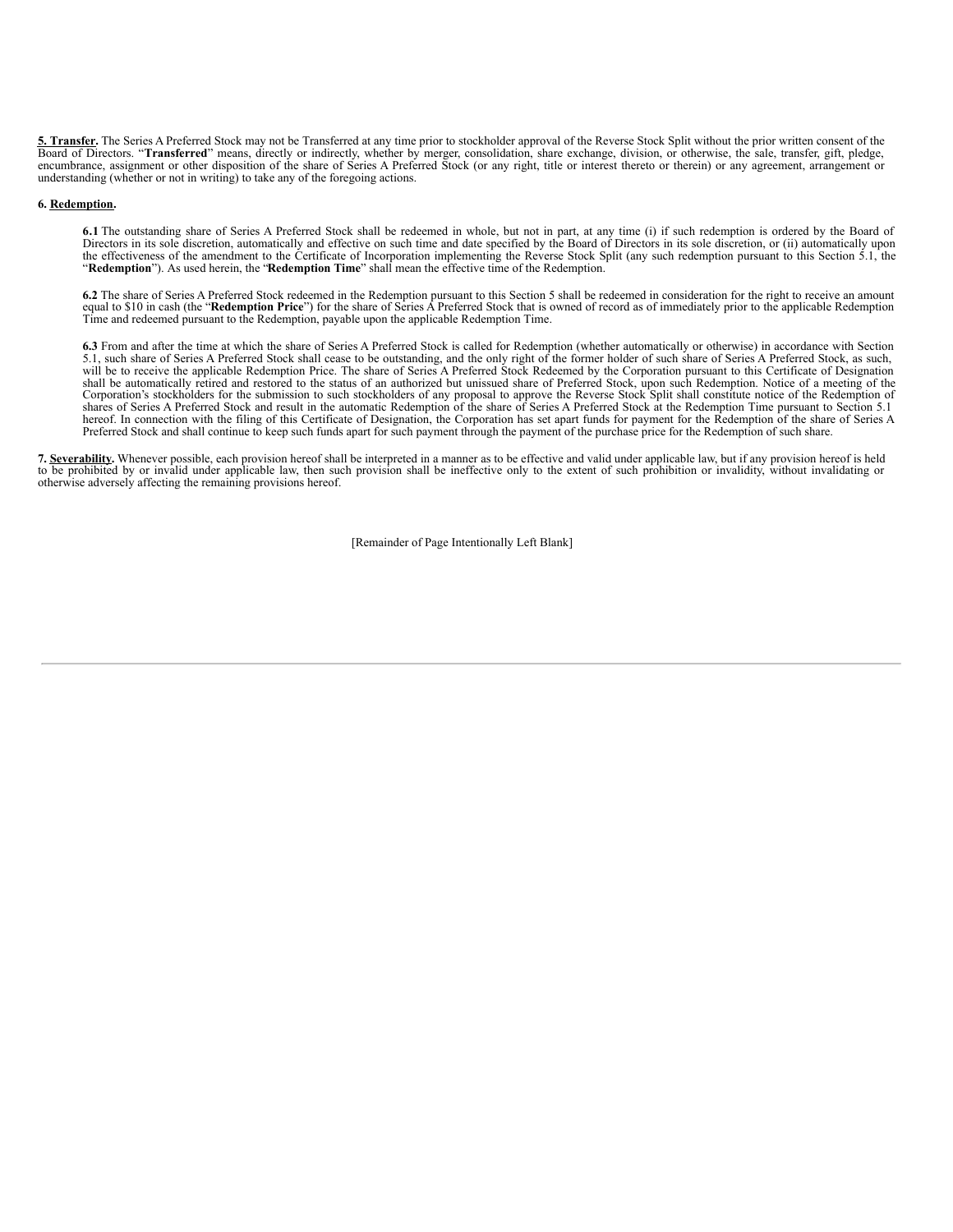IN WITNESS WHEREOF, Brickell Biotech, Inc. has caused this Certificate of Designation of Series A Preferred Stock to be duly executed by the undersigned duly authorized officer as of this 25<sup>th</sup> day of May, 2022.

BRICKELL BIOTECH, INC.

By: /s/ Robert B. Brown Robert B. Brown Chief Executive Officer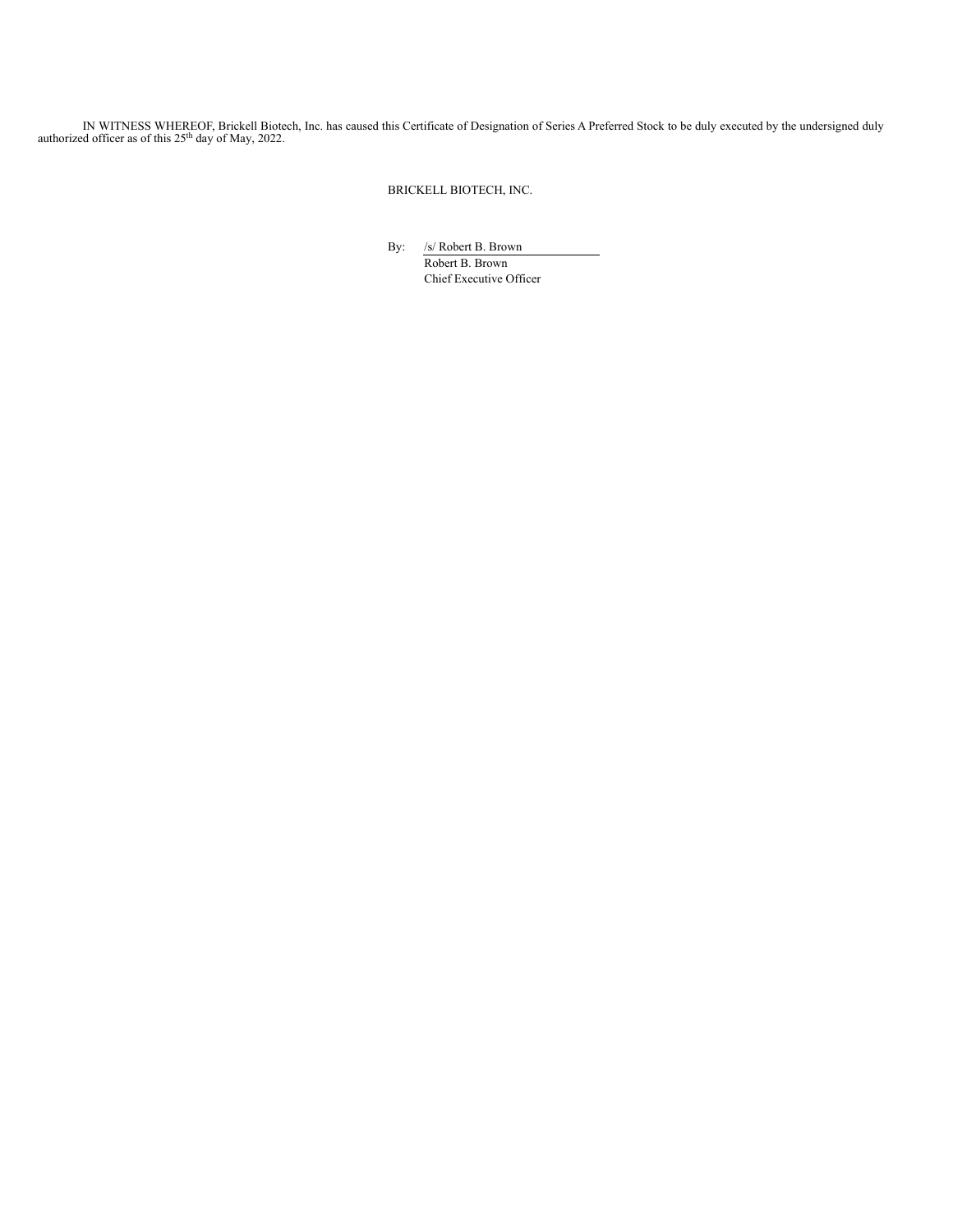It is the responsibility of any investor purchasing these securities to satisfy itself as to full observance of the laws of any relevant territory outside the United States in connection with any such purchase, including obtaining any required governmental or other consents or observing any other applicable requirements. We are not making an offer to sell these securities in any jurisdiction whe

#### **Brickell Biotech, Inc. Series A Preferred Stock**

#### **SUBSCRIPTION AND INVESTMENT REPRESENTATION AGREEMENT**

THIS AGREEMENT, dated as of May 25, 2022, is by and between Brickell Biotech, Inc., a Delaware corporation (the **'Company**"), and the undersigned subscriber (the "Subscriber"). In consideration of the mutual promises conta

Agreement of Sale; Closing. The Company agrees to sell to Subscriber, and Subscriber agrees to purchase from the Company, one (1) share of the Company's Series A Preferred Stock, par value \$0.01 per share (the "**Securities**"), which Securities shall have the rights, preferences, privileges and restrictions set forth in the Certificate of Designation attached hereto as Exhibit A (the "**Certificate of Designation**"). Subscriber hereby acknowledges and agrees to the entire terms of the Certificate of Designation, including, without limitation, the voting rights in Section 3, the restrictions on transfer of the Securities in Section 5 and the redemption of the Securities pursuant to Section 6 of the Certificate of Designation. The purchase price will be paid by the Subscriber to the Company in cash at the price of **\$10** per share.

2. Representations and Warranties of Subscriber. In consideration of the Company's offer to sell the Securities, and in addition to the purchase price to be paid, Subscriber hereby covenants, represents and warrants to the Company as follows:

#### a. Information About the Company.

i. Subscriber is aware that the Company has limited revenue, is not profitable and that its financial projections and future are purely speculative.

ii. Subscriber has had an opportunity to ask questions of, and receive answers from, the Company concerning the business, management, and financial and compliance affairs of the Company and the terms and conditions of the purchase of the Securities contemplated hereby. Subscriber has had an opportunity to obtain, and has received, any additional information deemed necessary by the Subscriber to verify such information in order to form a decision concerning an investment in the Company.

iii. Subscriber has been advised to seek legal counsel and financial and tax advice concerning Subscriber's investment in the Company hereunder.

b. Information on Subscriber. Subscriber is not and has never been prior to the effective date of this Agreement an employee, officer, director, contractor, agent, representative, beneficiary, and/or shareholder of the Company.

c. Restrictions on Transfer. Subscriber covenants, represents and warrants that the Securities are being purchased for Subscriber's own personal account and for Subscriber's individual investment and without the intention Securities, and that Subscriber's financial condition is such that it is not likely that it will be necessary to dispose of any of the Securities in the foreseeable future. Moreover, Subscriber acknowledges that any of the Designation. Subscriber is aware that, in the view of the Securities and Exchange Commission, a purchase of the Securities with an intent to resell by reason of any foreseeable specific contingency or anticipated change in market values, or any change in the condition of the Company, or in connection with a contemplated liquidation or settlement of any loan obtained by Subscriber for the acquisition of the Securities and for which the Securities were pledged as security, would represent an intent inconsistent with the covenants, warranties and representations set forth above. Subscriber understands that the Securities have not been registered under the Securities Act of 1933, as amended (the "**Securities Act**"), or any state or foreign securities laws in reliance on exemptions from registration under these laws, and that, accordingly, the Securities

Subscription Agreement (Confidential) Page 1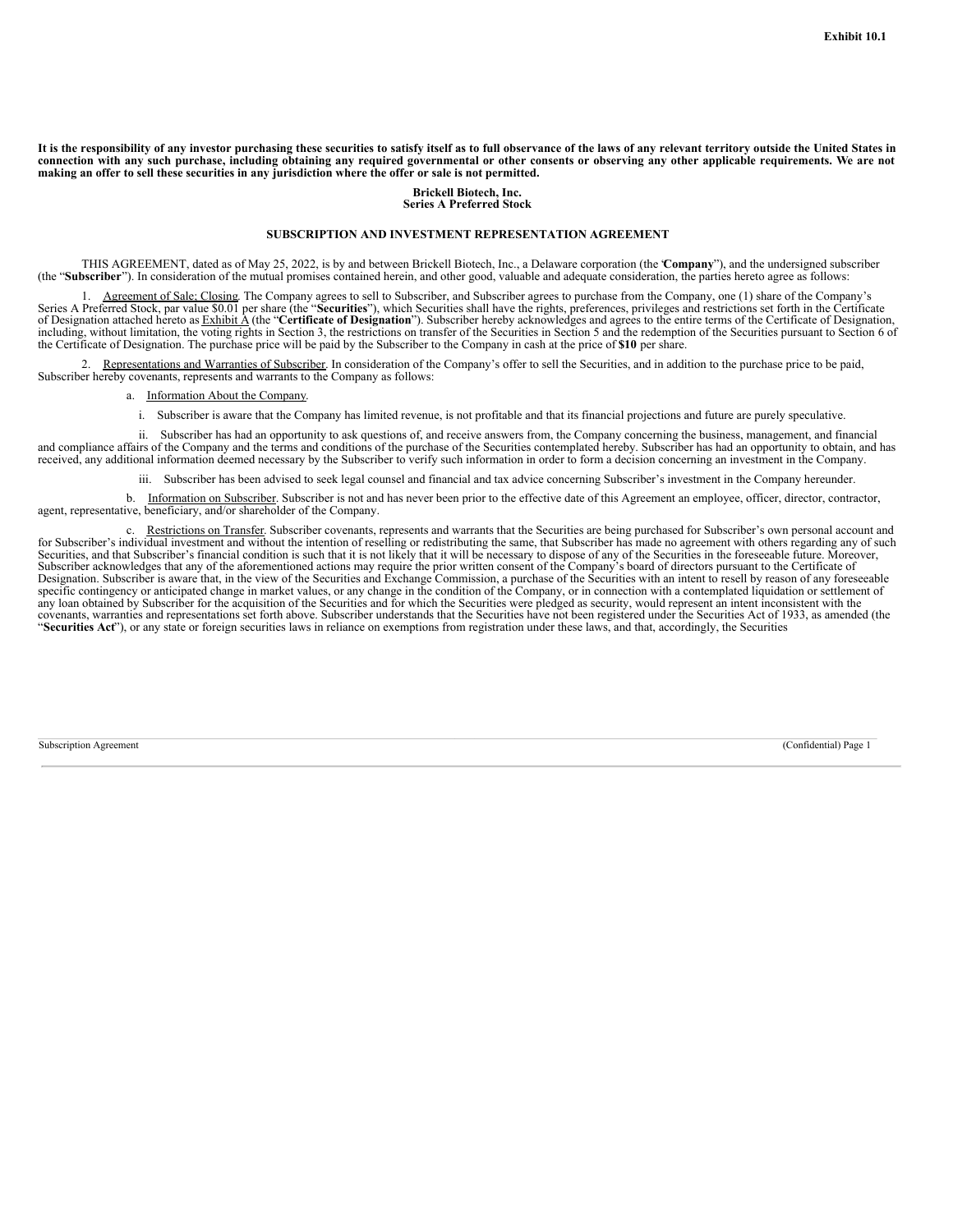may not be resold by the undersigned (i) unless they are registered under both the Securities Act and applicable state or foreign securities laws or are sold in transactions which are exempt from such registration, and (ii) except in compliance with Section 5 of the Certificate of Designation, which may require the prior written consent of the Company's board of directors. Subscriber therefore agrees not to sell, assign, transfer or otherwise dispose of the Securities (i) unless a registration statement relating thereto has been duly filed and become effective under the Securities Act and applicable state or foreign securities laws, or unless in the opinion of counsel satisfactory to the Company no such registration is required under the circumstances, and (ii) except in compliance with Section 5 of the Certificate of Designation. There is not currently, and it is unlikely that in the future there will exist, a public market for the Securities; and accordingly, for the above and other reasons, Subscriber may not be able to liquidate an investment in the Securities for an indefinite period.

High Degree of Economic Risk. Subscriber realizes that an investment in the Securities involves a high degree of economic risk to the Subscriber, including the risks of receiving no return on the investment and/or of losing Subscriber's entire investment in the Company. Subscriber is able to bear the economic risk of investment in the Securities, including the total loss of such investment. The Company can make no assurance regarding its future financial performance or as to the future profitability of the Company.

e. Suitability. Subscriber has such knowledge and experience in financial, legal and business matters that Subscriber is capable of evaluating the merits and risks of an investment in the Securities. Subscriber has obtaine inherent in, and the suitability of, an investment in the Securities in light of Subscriber's financial condition and investment needs. Subscriber believes that the investment in the Securities is suitable for Subscriber based upon Subscriber's investment objectives and financial needs, and Subscriber has adequate means for providing for Subscriber's current financial needs and personal contingencies and has no need for liquidity of investment with respect to the Securities. Subscriber understands that no federal or state agency has made any finding or determination as to the fairness for investment, nor any recommendation or endorsement, of the Securities.

f. Tax Liability. Subscriber has reviewed with Subscriber's own tax advisors the federal, state, local and foreign tax consequences of this investment and the transactions contemplated by this Agreement, and has and will r representatives, employees or affiliates or subsidiaries. Subscriber understands that Subscriber (and not the Company) shall be responsible for Subscriber's own tax liability that may arise as a result of this investment or the transactions contemplated by this Agreement. Under penalties of perjury, Subscriber certifies that Subscriber is not subject to back-up withholding either because Subscriber has not been notified that Subscriber is subject to back-up withholding as a result of a failure to report all interest and dividends, or because the Internal Revenue Service has notified Subscriber that Subscriber is no longer subject to back-up withholding.

g. Residence. Subscriber's present principal residence or business address, and the location where the securities are being purchased, is located in the State of New Jersey.

h. Limitation Regarding Representations. Except as set forth in this Agreement, no covenants, representations or warranties have been made to Subscriber<br>by the Company or any agent, representative, employee, director or af information, other than that contained herein and the results of independent investigation by Subscriber without any influence by Company or those acting on Company's behalf. Subscriber agrees it is not relying on any oral or written information not expressly included in this Agreement, including but not limited to the information which has been provided by the Company, its directors, its officers or any affiliate or subsidiary of any of the foregoing.

i. Authority.

i. *Entity*. If the undersigned is not an individual but an entity, the individual signing on behalf of such entity and the entity jointly and severally agree and certify that (a) the undersigned was not organized for the on the part of the undersigned, has been duly executed by an authorized officer, agent or representative of the undersigned, and is a legal, valid and binding obligation of the undersigned, and is a legal, valid and bindin undersigned enforceable in accordance with its terms.

ii. *Individual*. If the undersigned is an individual, the undersigned is of legal age.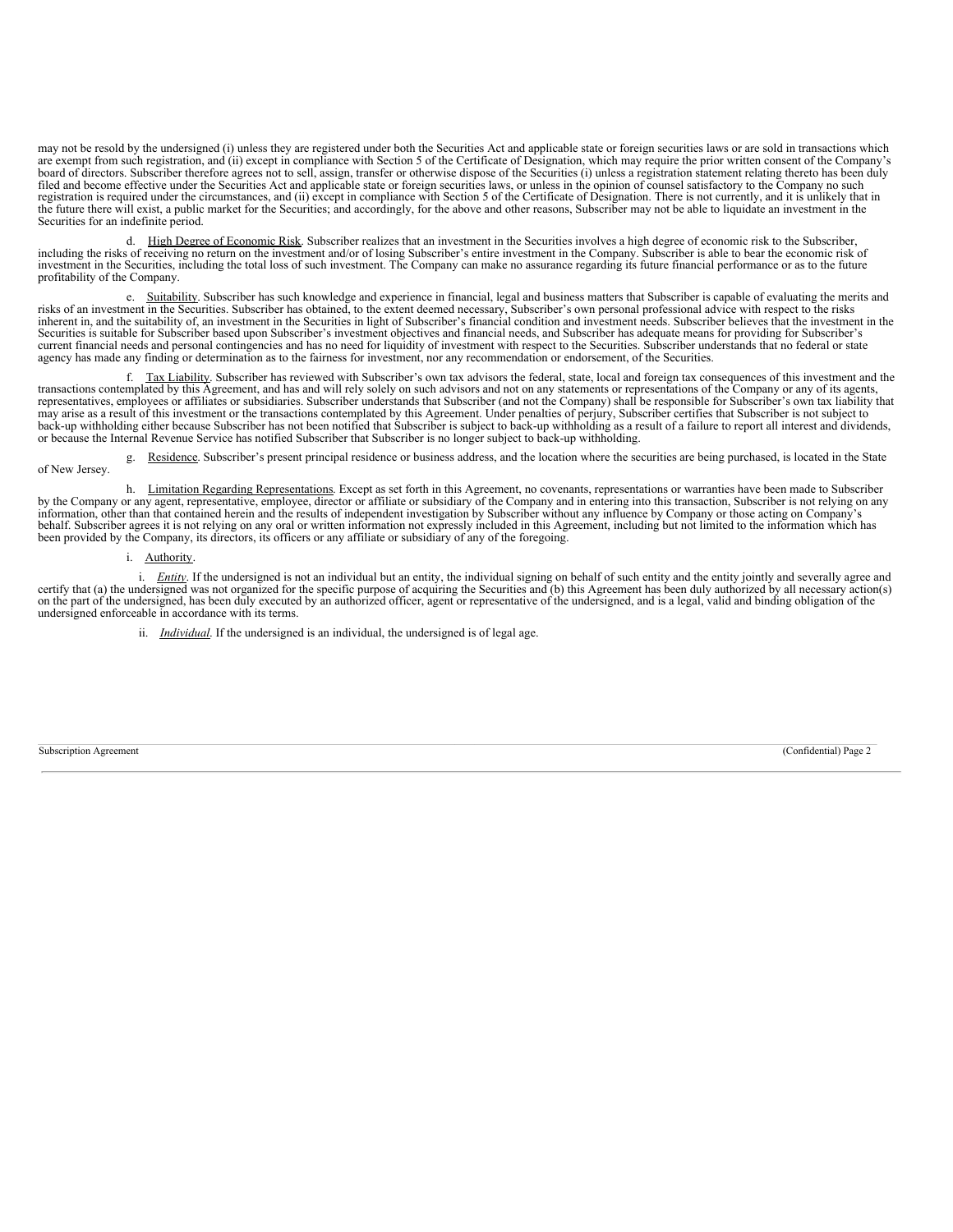<span id="page-9-0"></span>3. Legend. Subscriber consents to the notation of the Securities with the following legend reciting restrictions on the transferability of the Securities:

The Securities represented hereby have not been registered under the Securities Act of 1933, as amended (the "**Securities Act**"), and have not been registered under any state securities laws. These Securities may not be sold, offered for sale or transferred, without first obtaining (i) an opinion of counsel satisfactory to the Company that such sale or transfer lawfully is exempt from registration under the Securities Act and under the applicable state securities laws or (ii) such registration. Moreover, these Securities may be transferred only in accordance with the terms of the Company's Certificate of Designation of Series A Preferred Stock, a copy of which is on file with the Secretary of the Company.

# PARAGRAPH 4 IS REQUIRED IN CONNECTION WITH THE EXEMPTIONS FROM THE SECURITIES ACT AND STATE LAWS BEING RELIED ON BY<br>THE COMPANY WITH RESPECT TO THE OFFER AND SALE OF THE SECURITIES HEREUNDER. ALL OF SUCH INFORMATION WILL B

4. Accredited Status. Subscriber covenants, represents and warrants that it does qualify as an "accredited investor" as that term is defined in Regulation D under the Securities Act because the undersigned satisfies the cr under the heading "Accredited Investor Status" in Exhibit B to this Agreement is true and correct. The information provided under this section of the Agreement is required in connection with the exemptions from the Securities Act and state securities laws being relied on by the Company with respect to the offer and sale of the Securities. The undersigned agrees to furnish any additional information which the Company or its legal counsel deem necessary in order to verify the responses set forth above.

5. Holding Status. Subscriber desires that the Securities be held as set forth on the signature page hereto.

6. Confidentiality. Subscriber will make no written or other public disclosures regarding the Company and its business, the terms or existence of the proposed or actual sale of Securities or regarding the parties to the proposed or actual sale of Securities to any individual or organization without the prior written consent of the Company, except as may be required by law.

7. Notice. Correspondence regarding the Securities should be directed to Subscriber at the address provided by Subscriber to the Company in writing. Subscriber is a bona fide resident of the state of New Jersey.

8. No Assignment or Revocation; Binding Effect. Neither this Agreement, nor any interest herein, shall be assignable or otherwise transferable, restricted or limited by Subscriber without prior written consent of the Compa this Agreement in any way and that the Agreement shall survive the death, incapacity or bankruptcy of Subscriber. The provisions of this Agreement shall be binding upon and inure to the benefit of the parties hereto, and their respective heirs, legal representatives, successors and assigns.

9. Indemnification. The Company agrees to indemnify and hold harmless the Subscriber and each current and future officer, director, employee, agent, representative and shareholder, if any, of the Subscriber from and against any and all costs, loss, damage or liability associated with this Agreement and the issuance and voting of the Securities.

10. Modifications. This Agreement may not be changed, modified, released, discharged, abandoned or otherwise amended, in whole or in part, except by an instrument in writing, signed by the Subscriber and the Company. No de

11. Entire Agreement. This Agreement and the exhibits hereto are the entire agreement between the parties with respect to the subject matter hereto and thereto. This Agreement, including the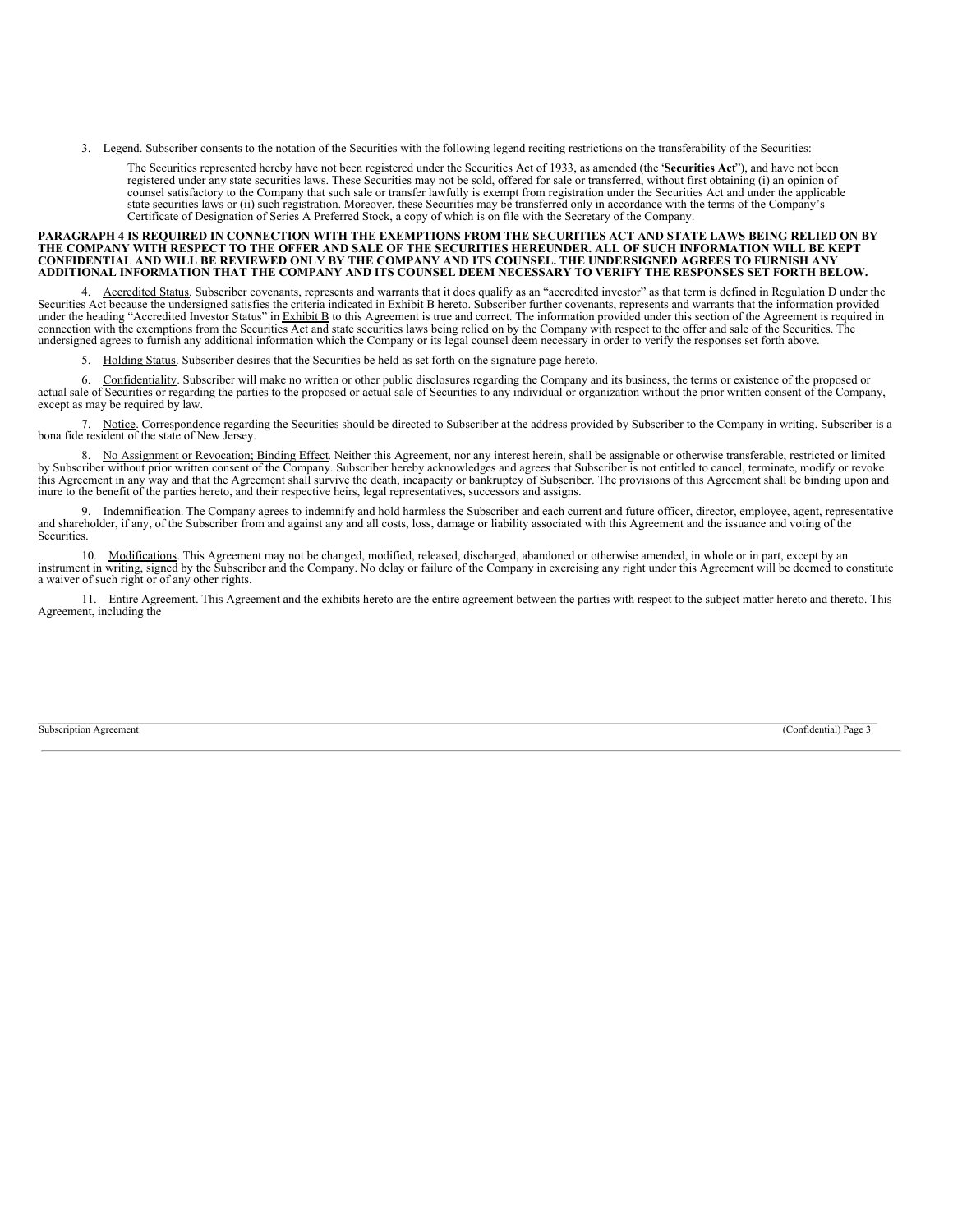exhibits, supersede any previous oral or written communications, representations, understandings or agreements with the Company or with any officers, directors, agents or representatives of the Company.

12. Severability. In the event that any paragraph or provision of this Agreement shall be held to be illegal or unenforceable in any jurisdiction, such paragraph or provision shall, as to that jurisdiction, be adjusted and adjusted and reformed, such paragraph or provision shall, for the purposes of that jurisdiction, be voided and severed from this Agreement, and the entire Agreement shall not<br>fail on account thereof but shall otherwise rem

13. Governing Law. This Agreement shall be governed by, subject to, and construed in accordance with the laws of the State of Delaware without regard to conflict of law principles.

14. Survival of Covenants, Representations and Warranties. Subscriber understands the meaning and legal consequences of the agreements, covenants, representations and warranties contained herein, and agrees that such agree

**[***Remainder of page left blank intentionally – signature page follows***]**